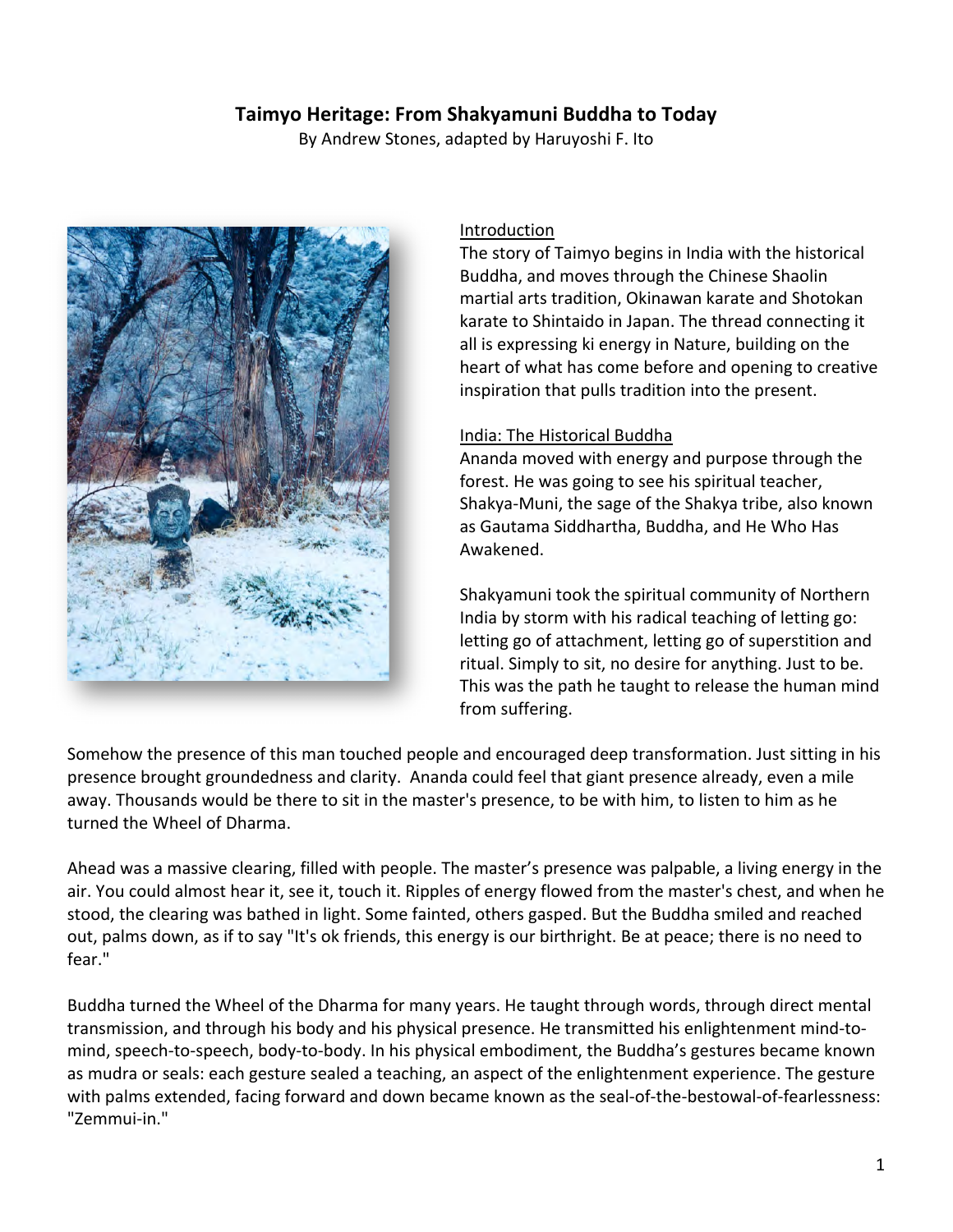## China: Bodhidharma and Vajramukti

Bodhidharma was angry. He had travelled all the way from India with the Buddha's teachings to enlighten the Chinese, and they were falling asleep in his meditation sessions. At the Shaolin Temple where Bodhidharma lived and taught, meditation sessions were long and grueling. Bodhidharma (達磨 Dat Mor in Chinese, Daruma in Japanese), was hard-core.

A warrior by birth, he did not suffer fools or slackers. There was only one solution. He decided to teach his Chinese meditation students the Indian art of Vairamukti, the warrior caste martial art that he had learned as a boy. He hoped this would give them more energy, more fitness, and more perseverance for his meditation sessions. He would integrate the Buddha's teachings, specifically those contained in gestures mudra  $-$  into the martial art. Each kata, each form, would be just as much a "Dharma dance" as a martial sequence. 

Bodhidharma's new form of the ancient Vajramukti was successful; his Chinese students gained remarkable energy, which profoundly improved their meditation and awareness. Each of his Vajramukti forms was threein-one: simultaneously a fighting sequence, a keep-fit exercise, and a Dharma dance  $-$  a physical representation of the teachings of the Buddha through gesture. As the centuries passed, the Buddhist



Vajramukti tradition begun at the Shaolin Temple by Bodhidharma became known as Shaolinszu chuanfa Oap, Shorinji Kempo, the Fist-Dharma of the Shaolin Temple — Shaolin Kung Fu.

### China: Shaolin Kung Fu

Fang Qi Niang combed her hair and thought about life, sitting outdoors in the morning sun. A young woman alone, outdoors with no protection; one might have thought she would fear bandits and robbers. But she was not afraid. Fang was a master of Shaolin Kung Fu, taught since early childhood by her father.

It was many centuries since Bodhidharma had inspired monks of the Shaolin Temple into action by teaching them his own version of Indian Vajramukti. Shaolin Chuan had grown and developed into a multitude of styles, and indigenous Taoism had imbued the original Indian forms with Chinese consciousness. Like Japanese Shinto, Taoism reveres nature. Practitioners harmonized their consciousness with Great Nature in all its forms, shape-shifting their awareness through earth, water, wood, metal and air, becoming one with animals, plants and rocks. This harmonization promoted medical awareness, spiritual awareness, and even martial arts awareness. Adepts from the Shaolin Temple developed fighting styles aligned with animals: Praying Mantis, Tiger, Snake, Eagle, Horse, Dragon, Monkey, and many more. Through their Chinese evolution, Shaolin Kung Fu forms were now four-in-one: keep fit exercise, Dharma dance, fighting form, and ways of harmonizing with Nature. Shaolin Kung Fu had become a truly Chinese shamanic martial art.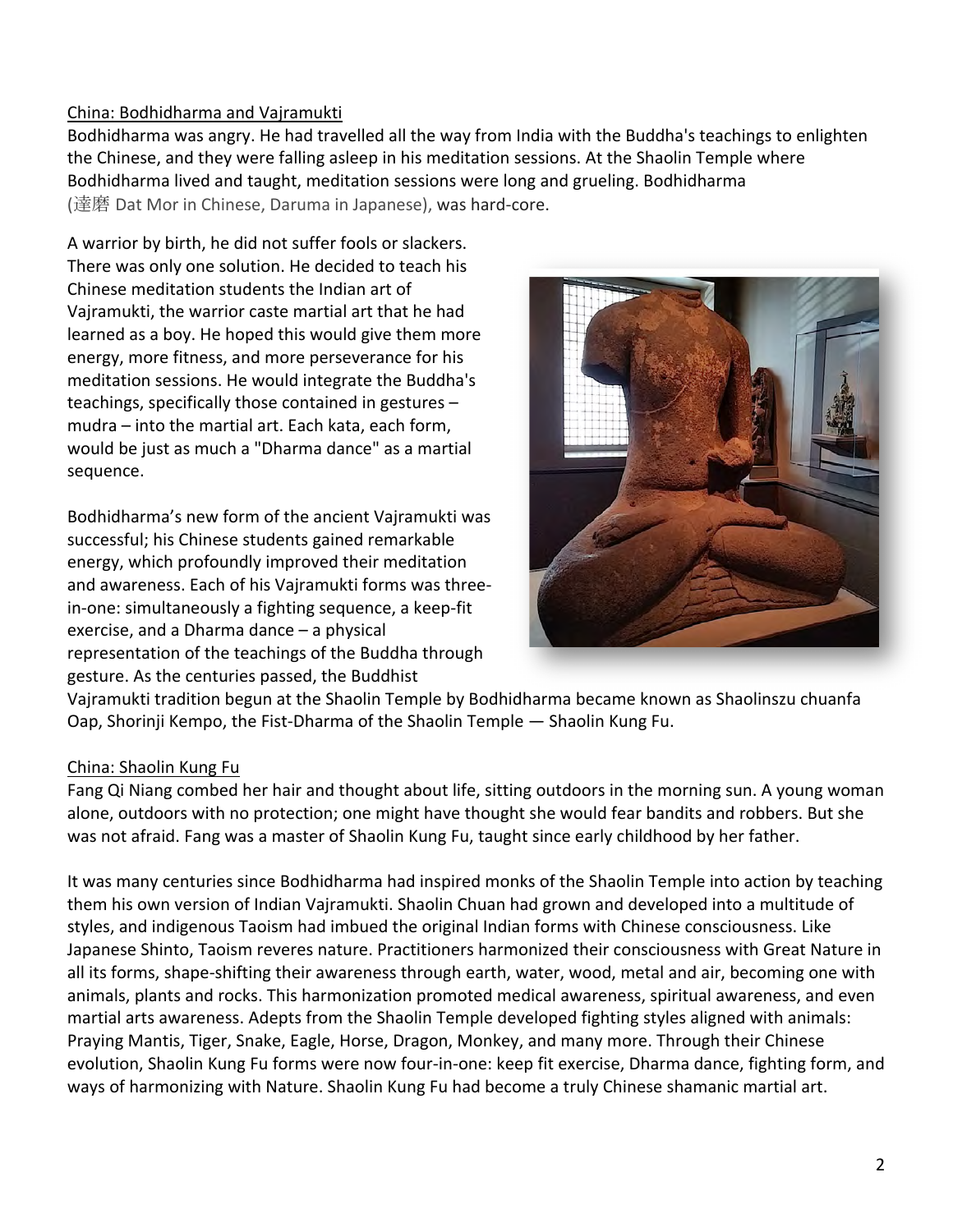Fang was a formidable Shaolin shaman. As she combed her hair that morning, a large crane landed close by, fascinated by her mirror glinting in the morning sunlight. Suddenly, the crane swooped in to steal the mirror with its sharp beak. Any normal person might have been intimidated, but Fang's reactions were honed by years of training. The bird pecked for its prize, but she blocked and parried, whirled and twirled, and the bird flew off. The next day the same thing happened again. The crane arrived, tried to seize the mirror, and Fang fought it off. By the third day, Fang realized that the "fight" with the crane was more like a playful game, as if the bird wanted to show Feng its spirit and its spirited movement. Fang followed her shamanic Shaolin training; she harmonized with the bird, received its spirit, and White Crane Kung Fu was born. 

This Buddhist Shaolin style was replete with Dharma seals of the Buddha, and was also a truly Chinese style, imbued with the spirit of Nature – and in this instance – the spirit of the Crane. White Crane Kung Fu soon became one of the most popular martial art styles in Southern China, and a myriad of forms (kata in Japanese) emerged from its variations. One of these was the form known as Lu Pi (鷺牌 in Chinese, Rohai in Japanese) - Vision of the Crane.



### Japan and Okinawa: Funakoshi

Gichin Funakoshi, the first man to teach the Okinawan art of Karate in mainland Japan, sat in his small tatami room in Tokyo. He felt pleased. The newly enlarged syllabus of Shotokan kata was finished, after months of work by him and his son Yoshitaka. When he arrived on the mainland a few years earlier he had brought with him only fifteen kata from his native Okinawa. But his friend Kenwa Mabuni, another Okinawan master teaching on the mainland, knew over sixty!

Funakoshi had asked his son to go and learn more kata from Mabuni so the Shotokan syllabus could be broadened and the affable Mabuni had obliged. One of the kata that Yoshitaka learned from Mabuni was Rohai. Like many Okinawan Karate kata, Rohai had its origins in a Chinese White Crane Kung Fu form. Yoshitaka and Gichin worked on this kata together, modifying the three kata that Mabuni taught (Rohai shodan, nidan and sandan) and amalgamating them into just one kata for Shotokan purposes.

Funakoshi decided to remove all the Tsuru Ashi Dachi (crane leg, or one-legged stances) that did not seem to align with Shotokan's orientation. He made sure to keep the very first moves accurate to the original as well as the rest of this graceful kata. These were truly Buddhist Shaolin moves: a deep gathering of ki with closed fists at the waist in horse-riding stance, followed by a careful and precise Morote Zemmui-in (double-handed fearlessness seal).

Now the only question was what to call this kata? Funakoshi liked to rename all his kata when he incorporated them into Shotokan. Contemplating the Buddhist nature of the form – its clarity and simplicity - he recalled the story of the sixth Zen patriarch's selection in China (Bodhidharma was the first patriarch).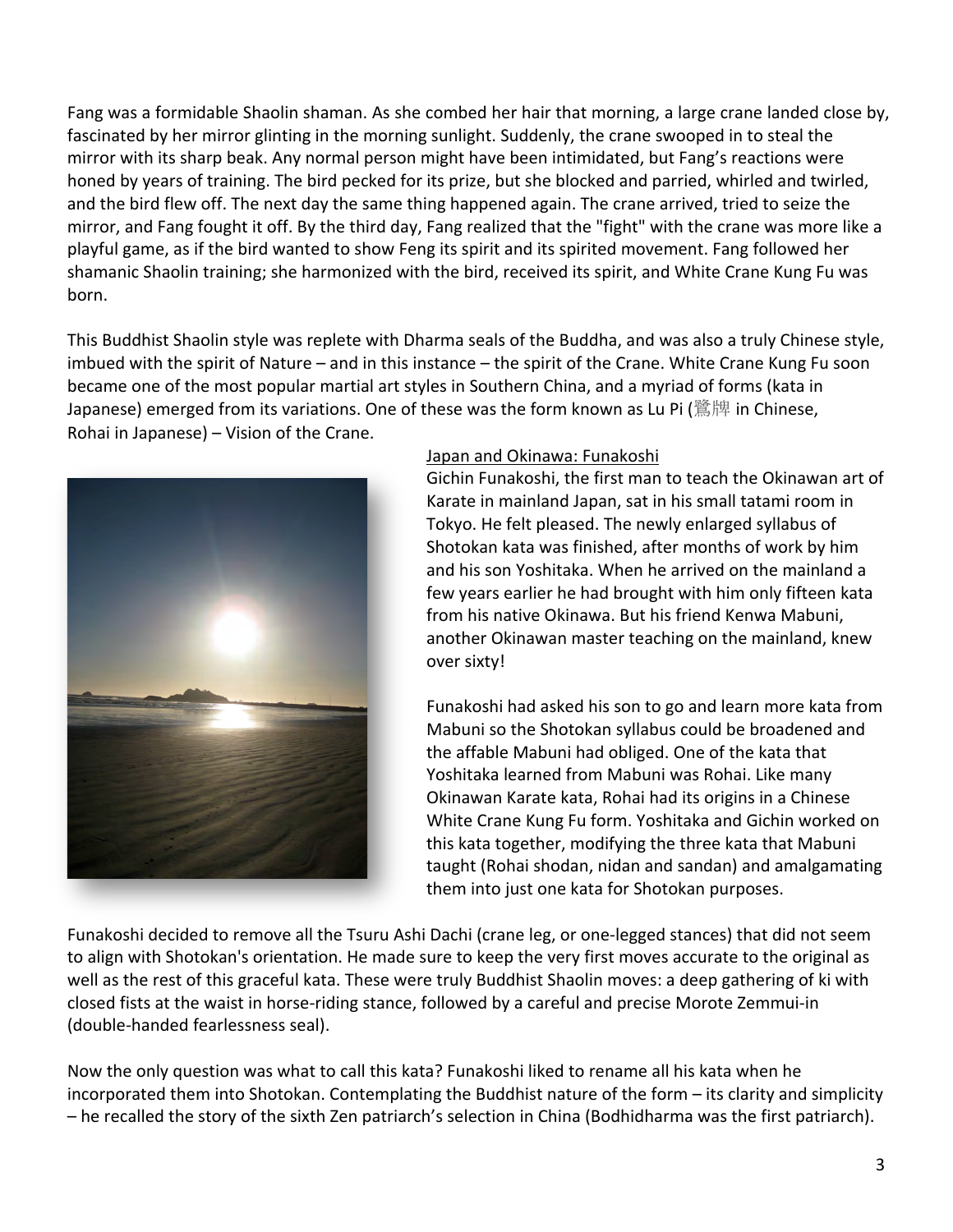"What is Zen?" the fifth patriarch asked the candidates. "Zen is the wiping of dust from a mirror!" answered the first candidate. To this, the second candidate simply responded, "No dust; no mirror." Funakoshi smiled and said, "Yoshitaka, I'll call this kata Bright Mirror, Meikyo!"

### Japan: Egami

There is a deep sense of joy, exhilaration, and freedom in a true creative flow. As Shigeru Egami looked out at the horizon, he felt this joyful exhilaration in every cell of his body. Ever since his friend Okuyama returned from a mountain retreat, things had been opening up for Egami. A veteran karate practitioner with over twenty years of experience, Egami thought he had nothing left to learn about karate. But the young Okuyama shared new principles from his time deep in the mountains, and those principles had opened Egami's mind to new possibilities.



Relaxation and flow. Egami had always known that you have to be relaxed to move fluidly in karate. But Okuyama's depth of relaxation and wholeness of flow were entirely new. The whole thing was just so  $\dots$  revolutionary! And this inspired Egami, not only to experiment with Okuyama's new ideas, but also to be equally revolutionary himself. Now the flood gates of creativity were truly open, and the ideas flowed thick and fast. How can karate truly flow, truly gather and reflect the ki of Nature? How can Great Nature's Spirit truly infuse our karate practice, and how can we use movements that are shaped to truly reflect and enhance this infusion? That

morning he was contemplating the first two movements of Meikyo Kata; the deep gathering of ki at the koshi with closed fists, followed by that beautiful expression called, in karate, Morote Shuto Uchi, or in Buddhist terms, Morote Zemmui-in. How could we make these movements even more powerful, even more reflective of Nature's grace? And even more transformative for our hearts and minds? And then he knew: first, rather than taking the fists straight to the waist, extend the open hands forward, as if literally gathering ki from the far distant horizon; then the condensing becomes even more powerful and profound. Second, rather than moving the hands straight forward and up into a traditional tight Shuto Uchi movement, draw the open hands slowly up the front of the body first; draw them up high, as if lifting ki up through the legs, up through the spine, up through the whole body from the earth below, and then allow that energy to expand through the whole body and open with the Morote Shuto Uchi movement. Finally, as the great Aikijujutsu master Hoken Inoue had shown Egami and Okuyama, he performed open hand moves with fingers splayed wide. It made the ki much more powerful.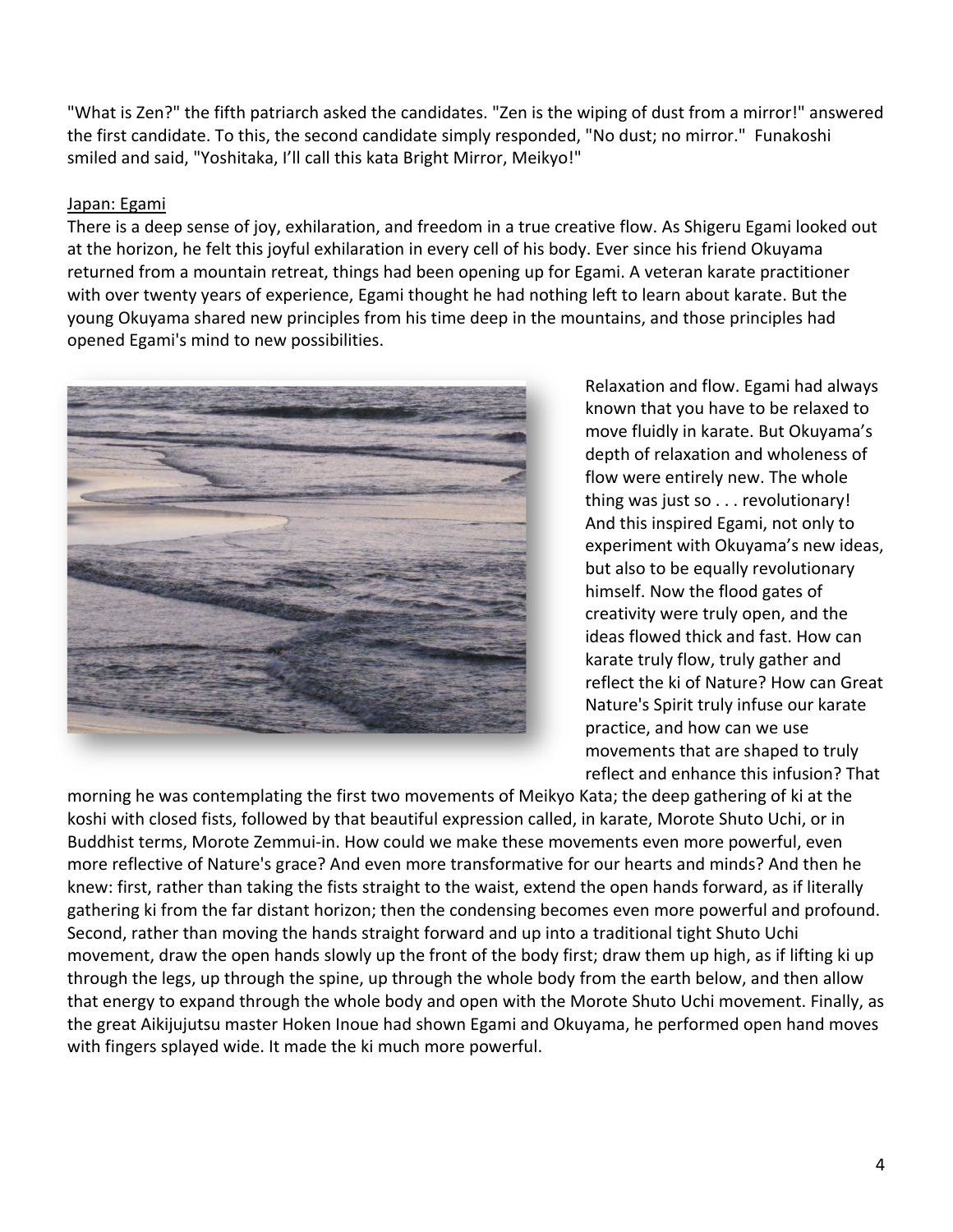From then on, the first movements of Shotokai Meikyo Kata would look stylistically very different from the Meikyo of traditional Shotokan, integrating a more vivid awareness of the ki of the horizon, the ki of the earth, and the ki of infinite expansion.

## Japan: Aoki

It was late at night, and Hiroyuki Aoki was pondering what would become of his latest masterpiece: Taimyo Kata. This would be a kata like no one had ever seen before. Like a condensed version of a complete Shintaido session, Taimyo Kata would be a series of completely different small kata joined together as one. Like a complete shamanic ritual from beginning to end, or even a complete Christian Eucharist service: Part 1, Concentrating energy, like Holy Unction, Kyrie, and Gloria; Part 2, Deepening ability, like the liturgy, the Alleluia, and the Creed; Part 3, Meditation Breathing, like the Holy Communion itself, followed by Solemn Benediction. The kata would amaze and also preserve and transmit the essence of Shintaido through a



selection of its key practices.

That evening Aoki was thinking about the first section: Concentrating Energy. He wanted this section to be a link to the past, to the ancient spiritual martial artists who bequeathed their wisdom to us through the kata. So the beginning of Concentrating Energy would incorporate Kanku Kata. Closer to the end it would be reminiscent of Hangetsu. But what about the middle? From being immersed in universal energy (Kanki) to breaking through the mountains  $(Saizan)$  – what needs to connect them? Having the power to

break through mountains, requires gathering and storing plenty of ki. What moves would do that? Of course! The first movements of Egami-sensei's Meikyo Kata, and they can be repeated several times to store layer upon layer of powerful energy. The first part of Taimyo will be named Reppaku, "intense layers of energy."<sup>1</sup>

## Intense Layers of Energy: Looking Back

 

So we breathe in and breathe out, raising our arms and immersing ourselves in universal energy: Kanki. And then we step, drawing in and absorbing, breathing out and condensing, drawing in and absorbing, breathing out and creating, allowing our movements to reflect intense layers of energy: Reppaku. And as we do this, the heritage of the masters: Hiroyuki Aoki, Shigeru Egami, Gichin Funakoshi, the White Crane heritage of Fang Qi Niang, the Shaolin heritage of Bodhidharma, and the Buddhist heritage of Shakyamuni

 $<sup>1</sup>$  Reppaku uses powerful, slow movements with deep breathing. Some key movements originate from the Shintaido karate kata, Meikyo</sup> (Bright Mirror), e.g. the deep double-handed knife-hand motion (Morote Shuto Uchi) similar to the "E" of Tenshingoso-